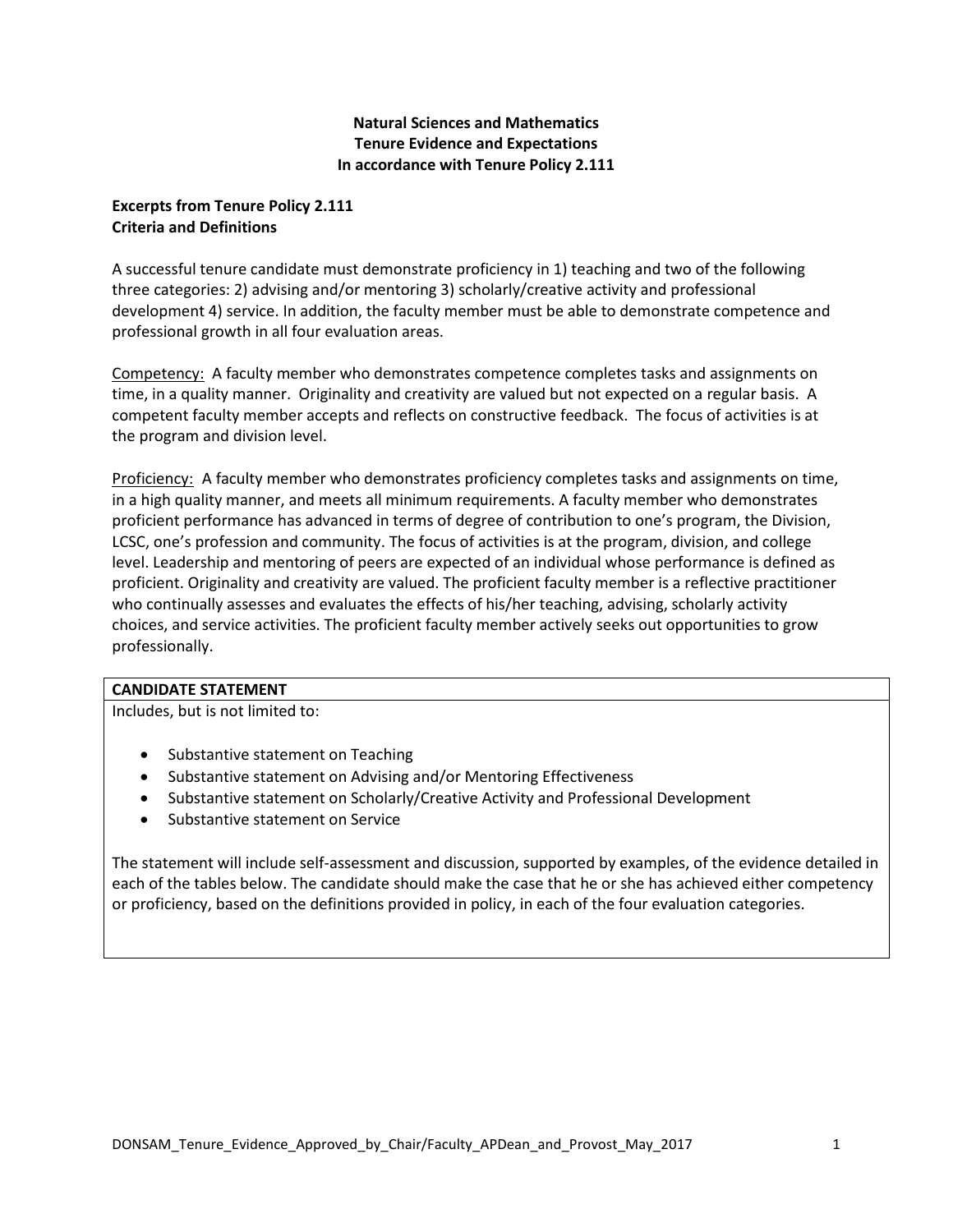#### Evidence Examples List:

- Applicants that complete tasks and fulfill duties as assigned at a minimum show competency. To achieve proficiency, applicants must demonstrate that they have been and in all likelihood will continue to be productive faculty members throughout their careers by consistently contributing in meaningful ways to the College and to their disciplines.
- Candidates may not count one piece of evidence in more than one category.
- Faculty should work with their Chair and peers to identify a program of work (evidence) that is consistent with Division and College standards and, if carried out as proscribed in policy, will ultimately lead to successful attainment of tenure.
- In the case, where a candidate has been awarded a course release, it is the responsibility of the candidate to account for and document the outcomes from the release. The outcomes should be commensurate with the time awarded with the course release

**TEACHING –** *According to policy, candidates must demonstrate proficiency in this category.*

*Candidate portfolios must include the following:*

SCE's

Peer Observation- a minimum of two

Self-Assessment of teaching effectiveness (in candidate statement)

Chair Observation

*Evidence of proficiency in Teaching demonstrates an active and consistent pattern of growth and contribution. It may include, but is not limited to, the following:*

Nominations for teaching awards

Receipt of teaching awards

Development of new teaching materials; examples of innovative methods

Development of new teaching modes (online, hybrid, competency-based, etc.)

Inclusion and assessment of high-impact practices (writing intensive, collaborative assignments, etc.)

Self-reflection on teaching practices in one course per semester (in addition to the candidate statement)

Self-reflection on teaching practices in one course over multiple semesters

Supervision of students' independent studies and/or research projects

Examples of course materials

Development of teaching materials and new activities

Examples of innovative materials

Collaborations with other faculty in development of new activities

Demonstrated effectiveness as a team member where the team approach is used Piloting of new activities and evaluating their efficacy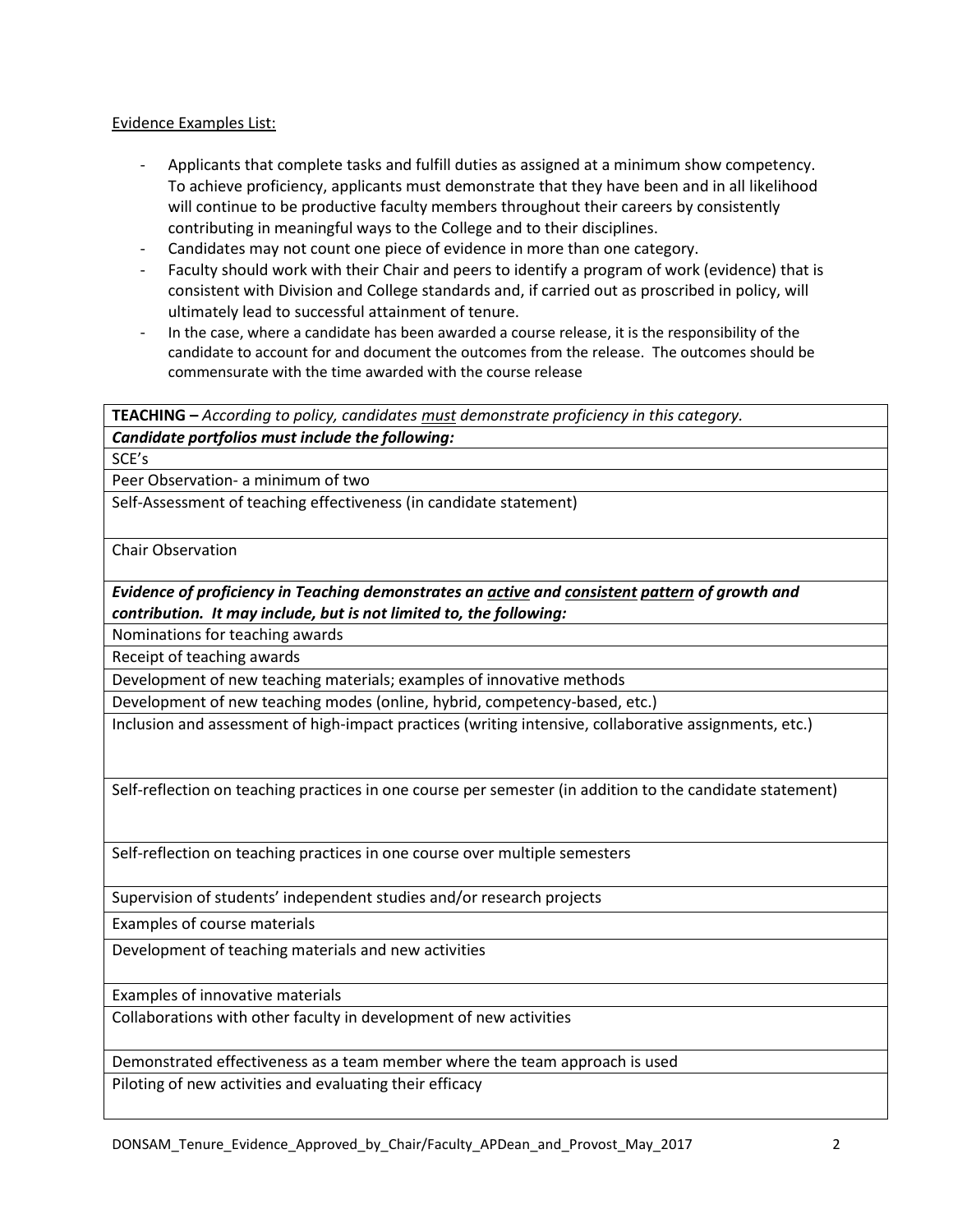**TEACHING –** *According to policy, candidates must demonstrate proficiency in this category.*

Development of new courses (either new to the catalog or new to the faculty member): syllabi, proposals, outlines

Development of curricula: proposal, 4-year plans, degree plans

Student letter or letters of support

Attendance at a teaching centered conference

Other evidence related to teaching

**ADVISING and/or MENTORING**

*Candidate portfolios must include the following:*

Self-Assessment of advising and/or mentoring (in candidate statement)

List of number of advisees assigned each year (from Annual Job Description form)

*Evidence of competency in Advising and/or Mentoring will show, at a minimum, that assigned duties are completed as defined in policy. Evidence of proficiency demonstrates an active and consistent pattern of growth and contribution. They may include, but are not limited to, the following:*

Participation in college and division advising sessions (Warrior Orientation, STAR, LCSC Days at CDA, etc.)

Participation in workshops to enhance advising ability

Mentoring students in their senior seminar, proposal writing, and/or research activities (done out of load)

Mentoring students in their directed studies, and/or other forms of individualized study (done out of load) Maintaining advising log

Offering formal sessions/workshops on graduate schools or careers

Supervision of internship/practicum and related activities (done out of load)

Organizing speakers/workshops for students

Taking students to conferences

Mentoring other faculty members

Advising LCSC student clubs

Assisting students with accessing professional and/or post-baccalaureate educational opportunities

Writing reference letters

Other evidence related to advising and/or mentoring

# **SCHOLARSHIP**

*Candidate portfolios must include the following:*

Self-Assessment of scholarly/creative activity and professional development (in candidate statement)

*Evidence of competency in Scholarly/Creative Activity and Professional Development will show, at a minimum, that assigned duties are completed as defined in policy. Evidence of proficiency demonstrates an active and consistent pattern of growth and contribution. They may include, but are not limited to, the following:*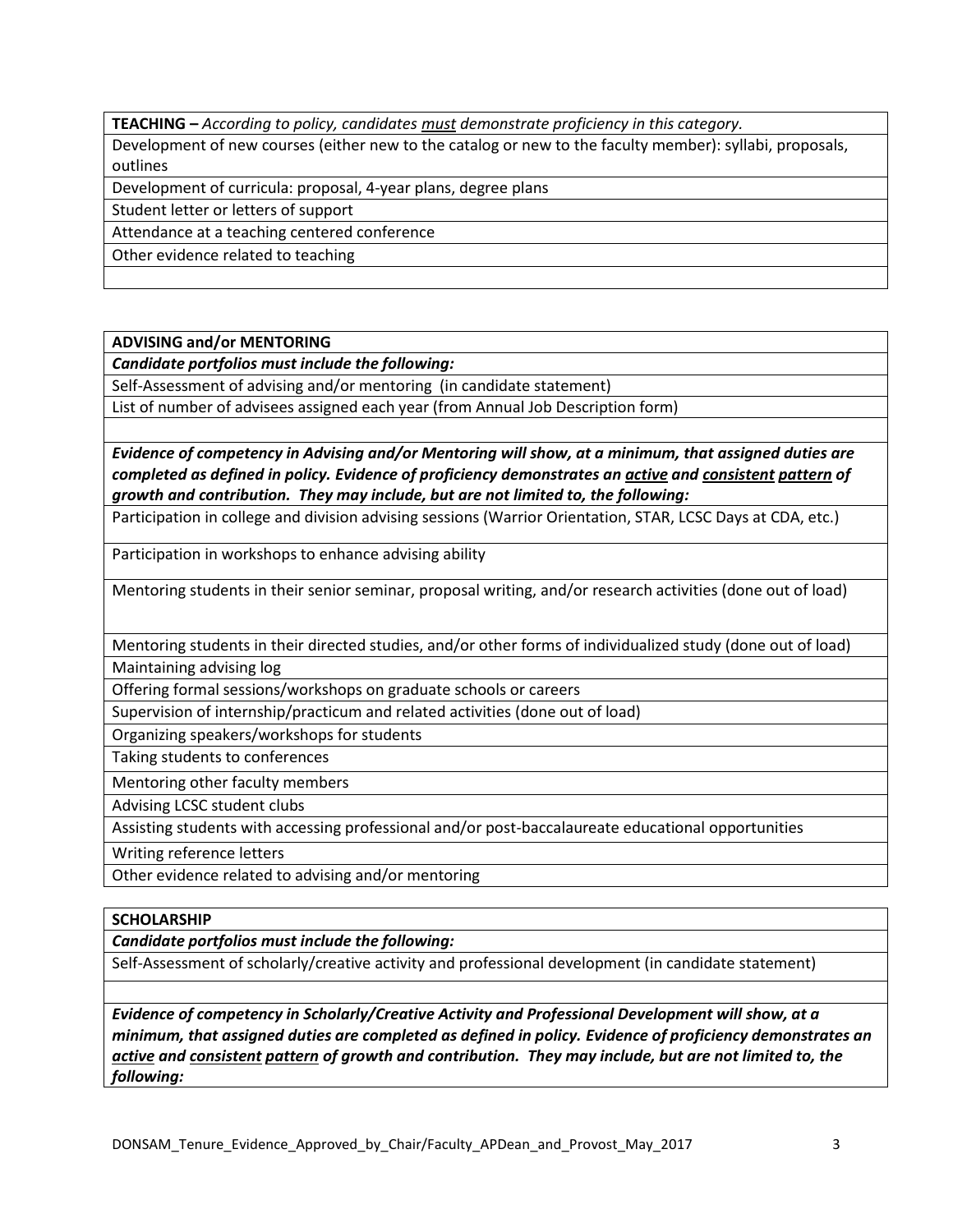## **SCHOLARSHIP**

Attend and present at a disciplinary/professional conference, workshop, training, seminar, etc.

Attend but not present at a disciplinary/professional conference, workshop, training, seminar, etc.

Submit material for publication and have it accepted.

Submit material for publication without it being accepted.

Submit a grant proposal and have it partially or fully funded.

Submit a grant proposal without it being approved for funding.

Service as editor of print or electronic venue for scholarly publications and/or debate (journal, electronic forum, etc.)

Material demonstrating scholarly activity that has not yet resulted in publications or presentations

Production of a tool or product associated with a specific discipline such as software or an app.

Other evidence related to scholarly/creative activity and professional development

**SERVICE**

*Candidate portfolios must include the following:*

Self-Assessment of service (in candidate statement)

*Evidence of competency in Service will show, at a minimum, that assigned duties are completed as defined in policy. Evidence of proficiency demonstrates an active and consistent pattern of growth and contribution. They may include, but are not limited to, the following:*

Service on college committees, task forces, special groups, etc.

Participation in volunteer activities that contribute to the college and/or division

Service on Faculty Senate or one of its governance committees

Service on division committees

Advising LCSC student clubs

Service on committees in professional/academic organizations

Service as an appointed or elected officer in an academic/professional association

Organizing or leading workshops, panels, or meetings in areas of professional competence

Professional reviewing of grant proposals and/or manuscripts submitted to journals, professional meeting programs, funding organizations, etc.

Chairing panels/sessions at conferences, workshops, etc.

Service as a leader or member of a task force, committee, board, or commission providing service to local, state, regional, national, or international organizations